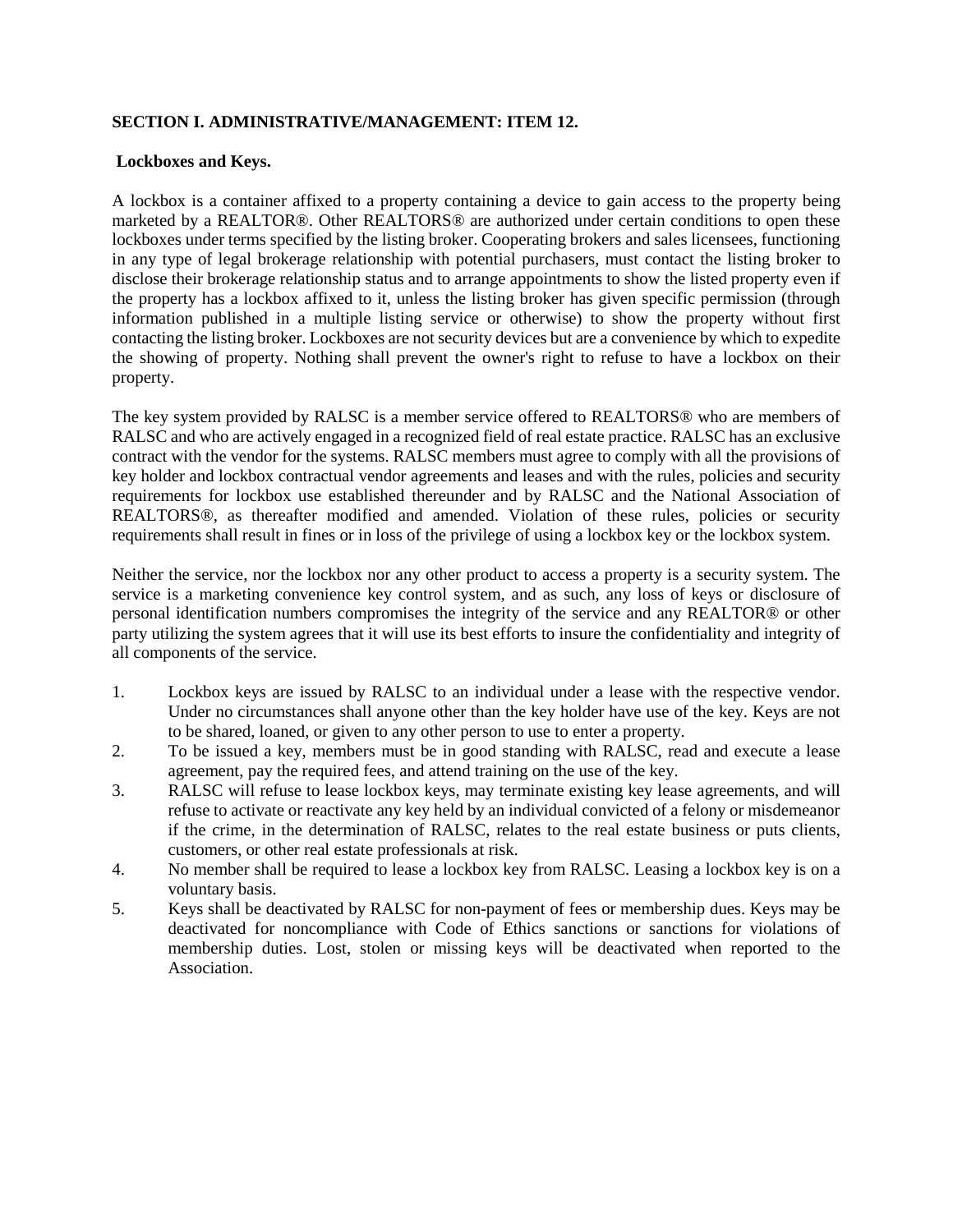**Lockbox Procedures to Enter a Property. Procedures for using the lockbox system for access to property**. All members who use a lockbox key must insure compliance with the following, in addition to any other terms and provisions set forth in the leasing agreement with the vendor:

- 1. Contact the listing broker unless given other specific instructions, whether in a multiple listing service or otherwise.
- 2. Disclose their brokerage relationship or other status to the listing broker.
- 3. Arrange an appointment to show or enter the property. *Note:* The fact that a property has a lockbox available for use does not authorize any key holder to enter or show the property without first contacting the listing broker.

4. All property keys or other entry devices must be returned to the lockbox container. Under no circumstances are property keys or entry devices to be given to anyone at any time. They are available to enter the property as specified in these rules only.

**Lockbox Breach of Security.** The lockbox security requirements of the National Association of REALTORS®, as from time to time amended, are hereby adopted and made a part of these Administrative Procedures. Fines, not exceeding \$500 per violation, and termination of lockbox key privileges until the fine is paid will be assessed for the following violations:

- 1. Giving the property keys or access devices obtained from the lockbox container to any individual whatsoever.
- 2. Placing the Personal Identification Number ("PIN") on the key.
- 3. Leaving the PIN in the key pouch.
- 4. Writing the PIN on the instruction card.
- 5. Writing the PIN where it is accessible if lost or stolen.
- 6. Allowing anyone (spouse, significant other, team member, personal assistant, etc.), other than key holder to use the PIN or key.
- 7. Failure to replace the property key or other access device back in the lockbox.

**Suspensions & Fines.** Any violation of the vendor lease or the Administrative Procedures, as recited herein, reported to RALSC shall subject the violating REALTOR® to reprimands, fines and/or suspension. All violations shall be reported to the CEO or the CEO's designee. The CEO shall serve as the reviewing officer for the violation. The CEO or the CEO's designee shall obtain written statements from the reporting individual and REALTOR® accused of the violation. Within 30 days of receipt of a reported violation, the CEO shall conduct an investigation of the incident and issue a decision. The investigation may include reviewing statements of the reporting individual(s) and REALTOR®, interviews with any other party having information related to the alleged violation, and review of any documentation gathered by and/or presented to the CEO related thereto. Based on an investigation of the incident, the CEO shall render a decision, and should a REALTOR® be found in violation by a preponderance of the evidence, the CEO shall render a written decision setting forth the CEO's decision and imposition of a reprimand, fine and/or suspension as hereafter set forth. CEO shall advise the Executive Committee as to the action taken.